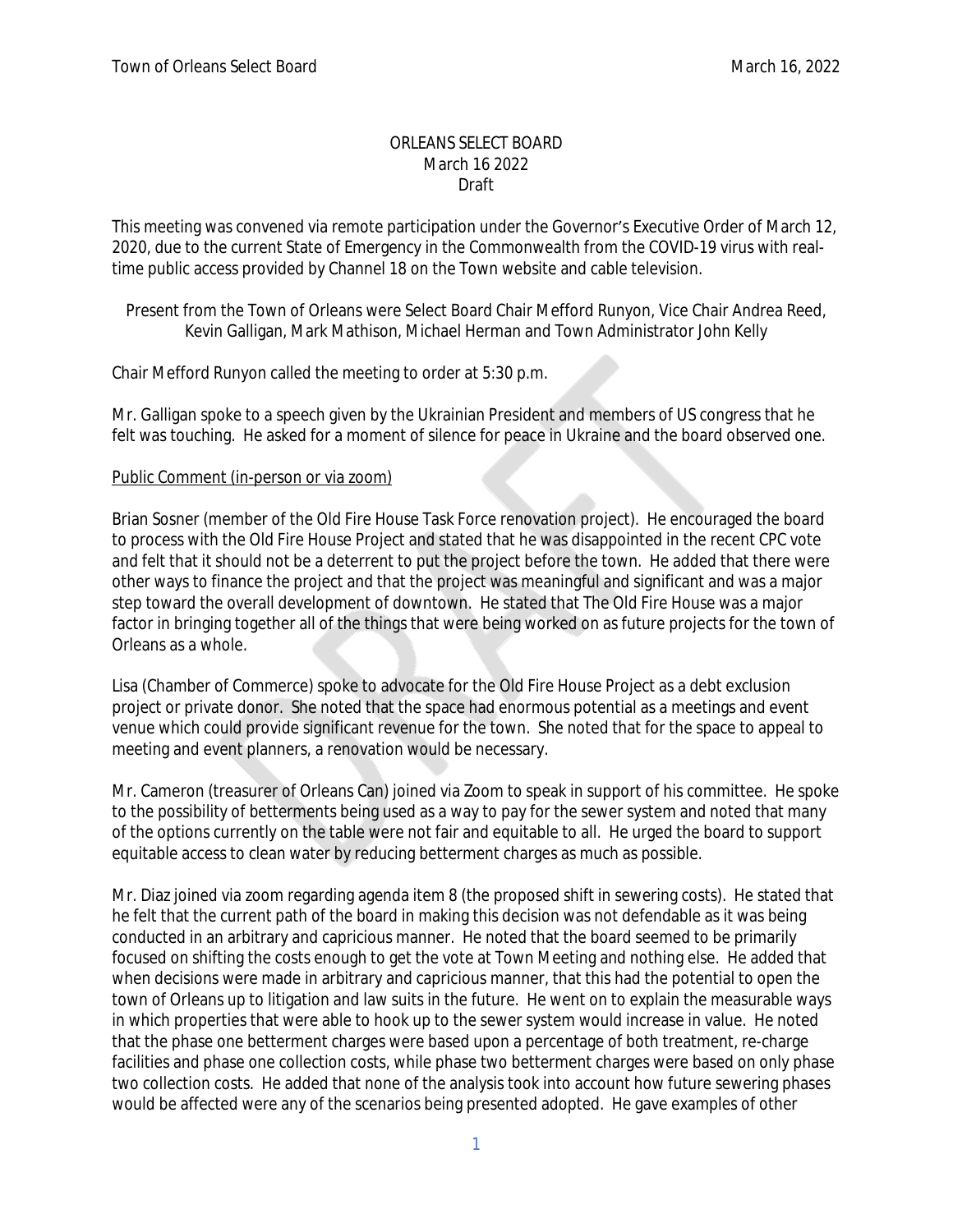towns in MA that had established betterment charges and noted that there could be caps placed on particular neighborhoods. He noted that while Chatham was not charging a betterment, their entire town would be sewered, unlike Orleans where only about half of the residents would be sewered. He also stated that Eastham had put into effect a betterment methodology under the uniform unit method that did not need approval from the state and implored the board to look at what Eastham had done.

Mr. Runyon called the public comment to a close.

### Approval of Minutes

a. January 5, 2022

**Andrea Reed moved to approve the minutes of January 5, 2022 with one or two edits, 2nd by Kevin Galligan. The vote was 5-0 with Michael Herman, Andrea Reed, Mefford Runyon, Mark Mathison and Kevin Galligan all voting aye by roll call.**

# b. January 12, 2022

**Andrea Reed moved to approve the minutes of January 12, 2022 with one or two edits, 2nd by Kevin Galligan. The vote was 5-0 with Michael Herman, Andrea Reed, Mefford Runyon, Mark Mathison and Kevin Galligan all voting aye by roll call.**

# c. January 19, 2022

**Andrea Reed moved to approve the minutes of January 19, 2022 with one or two edits, 2nd by Kevin Galligan. The vote was 5-0 with Michael Herman, Andrea Reed, Mefford Runyon, Mark Mathison and Kevin Galligan all voting aye by roll call.**

### Committee interviews and appointments

a. Cultural District Committee – Paul Shorthose

Mr. Shorthose noted that he had been a full-time Orleans resident for 7 years and had been very involved in philanthropic efforts while he had lived in Needham. He stated that he was interested in anything that he could do contribute to community within the town of Orleans.

Mr. Runyon asked if Mr. Shorthose had had a chance to meet with any other board members and he stated he had not, but that he had read through some of the agendas and minutes and felt it was an area of interest for him.

### **Andrea Reed moved to nominate Paul Shorthose for a term ending 6/30/25 to the Cultural District Committee, 2nd by Mark Mathison. The vote was 5-0 with Michael Herman, Andrea Reed, Mefford Runyon, Mark Mathison and Kevin Galligan all voting aye by roll call.**

# b. Cultural Council – Louis Yarmosky

Mr. Yarmosky stated that he was a resident of Orleans and was a retired pediatric dentist who had moved full-time to Orleans in 2020. He stated that he had lived in the Berkshires for many years which was also a destination area. He noted that it had some of the same issues as Orleans due to this and that he had become involved with the schools and event planning for his town. He stated that he was interested in getting involved in the community and be of service to the town.

Ms. Reed wanted to make sure that the Cultural Council was the right fit for Mr. Yarmosky and he stated that he would prefer the Cultural District Committee and Mr. Kelly said that that was possible.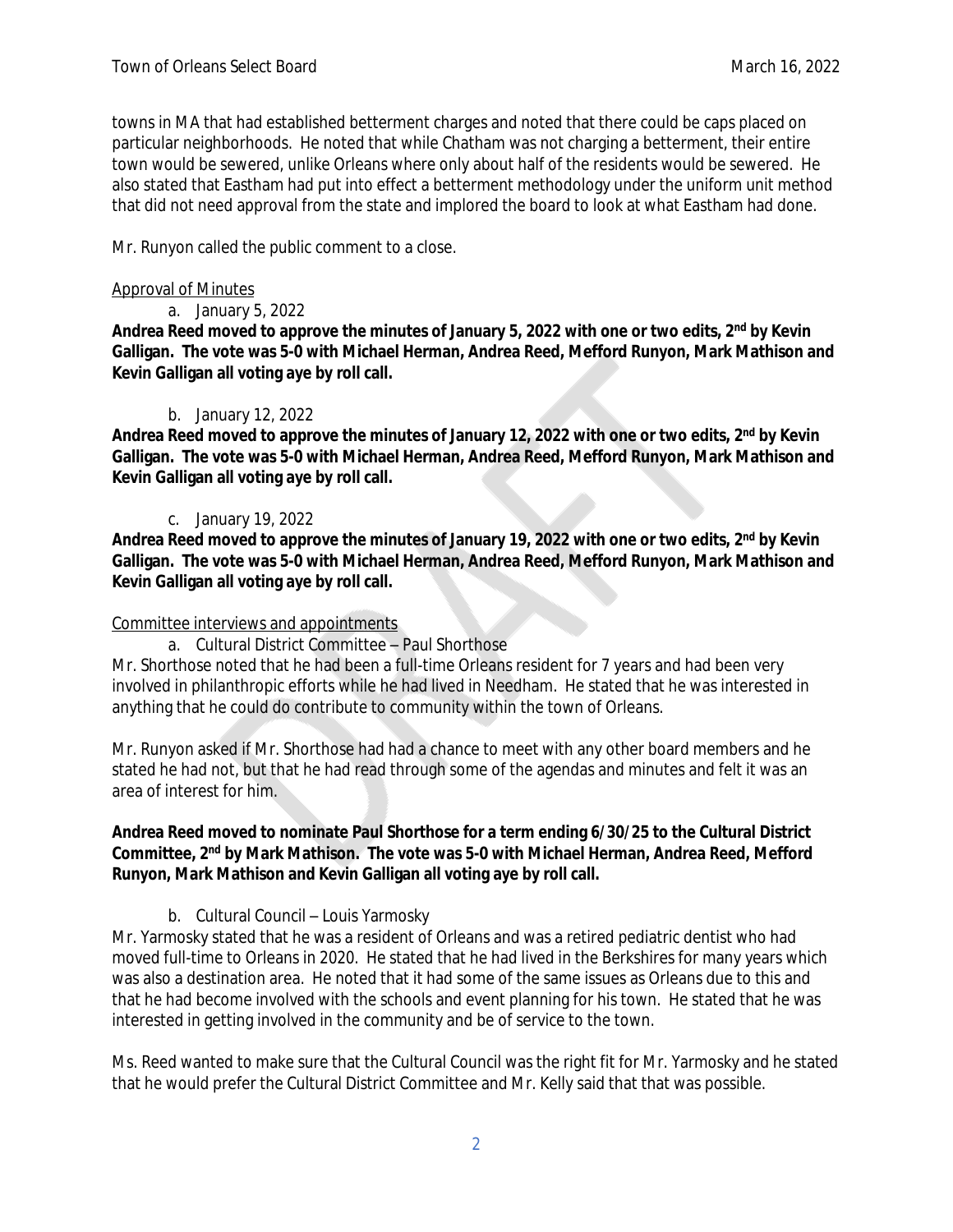### **Kevin Galligan moved to appoint Louis Yarmosky to the Cultural District Committee for a term ending 6/30/25, 2nd by Andrea Reed. The vote was 5-0 with Michael Herman, Andrea Reed, Mefford Runyon, Mark Mathison and Kevin Galligan all voting aye by roll call.**

#### Meet with Eversource Representative and Chief Deering to discuss proposed vegetation management at the Rt. 6A/Eldredge Parkway substation and storm reliability issues

Chief Deering stated that the partnership, communication and collaboration that Orleans had with Eversource had grown over the last few years.

Roneen Goldstein, a representative from Eversource spoke to the Select Board and thanked the public safety and DPW workers within the town of Orleans for their efforts. She first spoke about some vegetation at the substation which had grown too tall and were a safety and security concern. She stated that for the time being, the trees facing 6A would need to be cut shorter and the trees along Eldredge Parkway would need to be replaced with something apx. 6-8 ft. tall. She stated that the manager of vegetation management was looking at availability before finalizing the vegetation plan and that she would communicate the plan as soon as possible. She stated that the work would be done the next morning and that she had given the OPD language to explain what was happening to the public.

Mr. Galligan noted that the trees in question were out of control and that there was potential contact with live wires. He then stated that he would like Ms. Goldstein to come back to the board with the correct people from Eversource to address the double pole issue. He also asked for the sodium vapor lights to be replaced with LED lights at the substation. Ms. Goldstein stated that there was a neighboring town that had the same concern about double poles. She stated that she would let her manager know that Orleans would like this addressed. She added that in order for a double pole to be removed, every utility on that pole would need to be moved in an orderly fashion and would take time. Mr. Runyon questioned whether or not there was an obligation to address the poles and Ms. Goldstein stated that she was not aware of a timing requirement but that all of the utilities were aware that it needed to be dealt with.

Ms. Reed questioned if non-invasive species could be used in the planning for the new vegetative landscape. Ms. Goldstein stated that she did not know of any specific species that had been discussed but that she would assume that her arborists were aligned with Ms. Reeds train of thought in planning native species. Mr. Herman asked that the re-planting be done ASAP and Ms. Goldstein stated that it was slotted for May/June. Mr. Kelly spoke to the landscape agreement that was in place between Eversource and the town of Orleans. He noted that if all of the trees were to be removed, he would ask for the black fence screening to be installed while the town awaited the trees. Ms. Goldstein stated that she would get confirmation on that by the next day.

Ms. Goldstein spoke to the two significant storms that had knocked out the majority of Orleans' power and asked for feedback on the town's experiences during those storms. She spoke to the two-way portal that the town's emergency services had access to for assistance during storms. Mr. Galligan complimented the improvements that Eversource had made on giving citizens accurate restoration times as well as having embedded Eversource employees within the community during those critical times. He added that the proactive approach Eversource had taken in recent times had been a positive.

Mr. Mathison noted that he lived in a fairly vulnerable area for down limbs and questioned why Eversource was not thinning out the limbs even more. Ms. Goldstein stated that there was a canopy in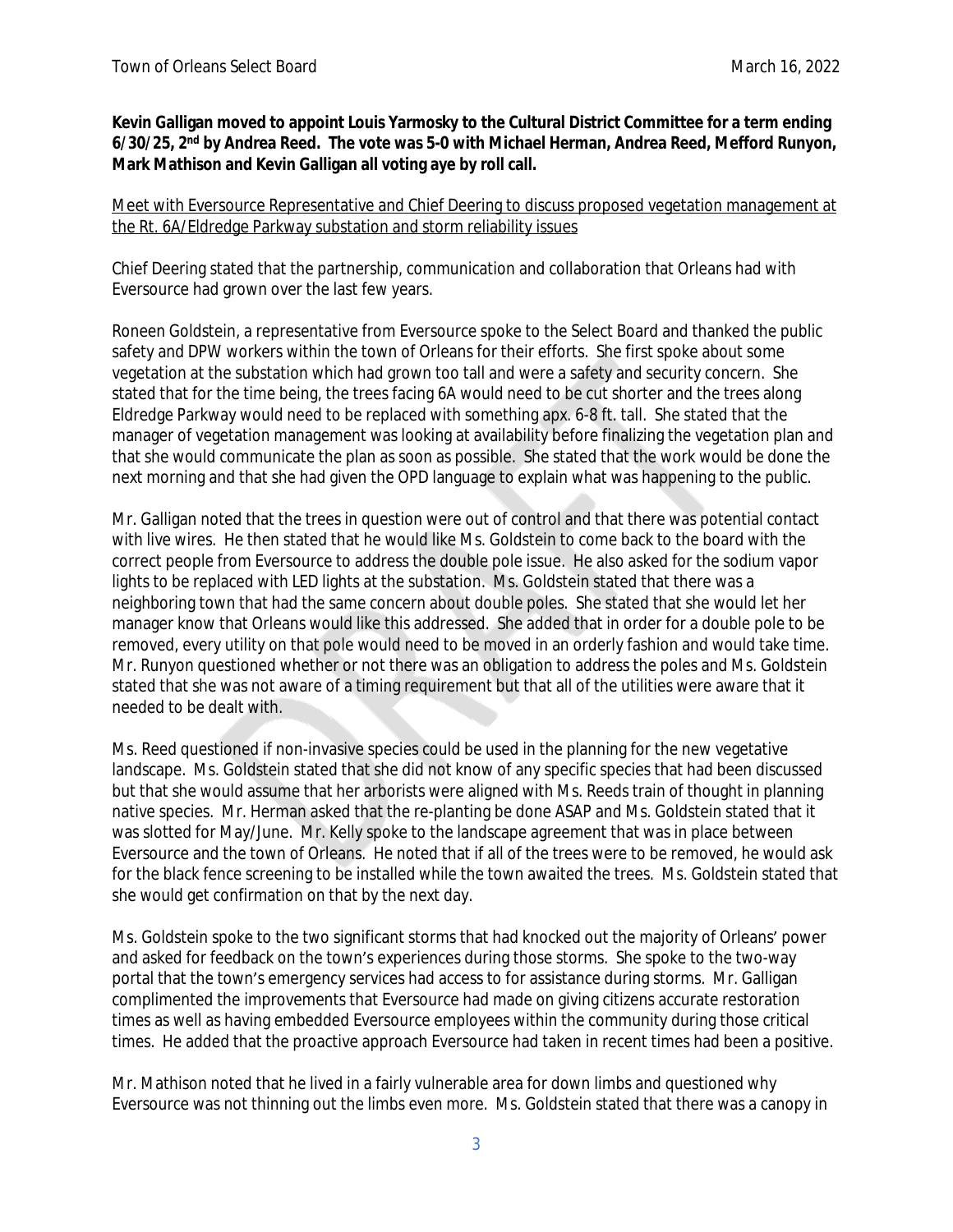which they were allowed a certain distance from the power lines when taking down limbs of trees. She stated that she welcomed private homeowners to reach out to Eversource and that they would work with them to address limbs outside of that canopy. Mr. Mathison noted that the town was the "owner" of many of the trees in question and asked if there was a way that they could work out a plan with Eversource. Ms. Goldstein stated that she would make a note and would like to work with Orleans DPW and Tree Warden.

Ms. Reed stated that Eversource had a tree-trimming schedule with the town and that residents could meet with Eversource to discuss their concerns at any time. She also questioned why more lines weren't buried. Ms. Goldstein noted that Eversource was not the only utility on the poles so that it would take a significant amount of time and money and this cost would ultimately go down to the user.

Mr. Mathison stated that even with the program in place to remove limbs, it did not seem to be 100% effective and he would like that addressed. Ms. Goldstein stated that she understood the concerns and that the winds were the biggest issue for the Cape.

Mr. Kelly noted that half of the roads in Orleans were not laid out public ways and that work could be coordinated with the Orleans Tree Warden. Ms. Goldstein stated that she would welcome the opportunity to work with the town.

Mr. Runyon stated that they were always told how expensive it was to bury power lines, but never got an accounting of what it cost to maintain the lines and poles in the current aging system. Ms. Rodriguez noted that she believed that there was an exercise being done to come up with the numbers that Mr. Runyon was asking for.

### Meet with Kevin Higgins for update on Veteran's Memorial Park

Kevin Higgins, Chair of the Veteran's Memorial Day Committee went over a drawing of the proposed plans for the park. He spoke to various changes that would take place beyond the drawing and expressed his hope that the Select Board would bless the drawing.

Mr. Herman noted that the park would be utilizing native plantings that were less of a burden on the town in terms of maintenance. Mr. Galligan questioned if the soldier would remain at Monument Road and Mr. Higgins stated that he would remain but that the soldier needed some work. Mr. Runyon noted that ultimately this project was an application to the CPC for funding and wondered if the soldier on monument road could be included in that application. Mr. Kelly stated that if the Veteran's Memorial Park committee would like to adopt the soldier as part of their project that this could be done.

Ms. Reed asked if it was in Mr. Higgin's plan to educate the public on the plans for the park and Mr. Higgins stated that it would.

Brian Sosner spoke and noted that this park was the heart of Orleans and stated that there had been a great deal of public interest. He thanked the Select Board for their support.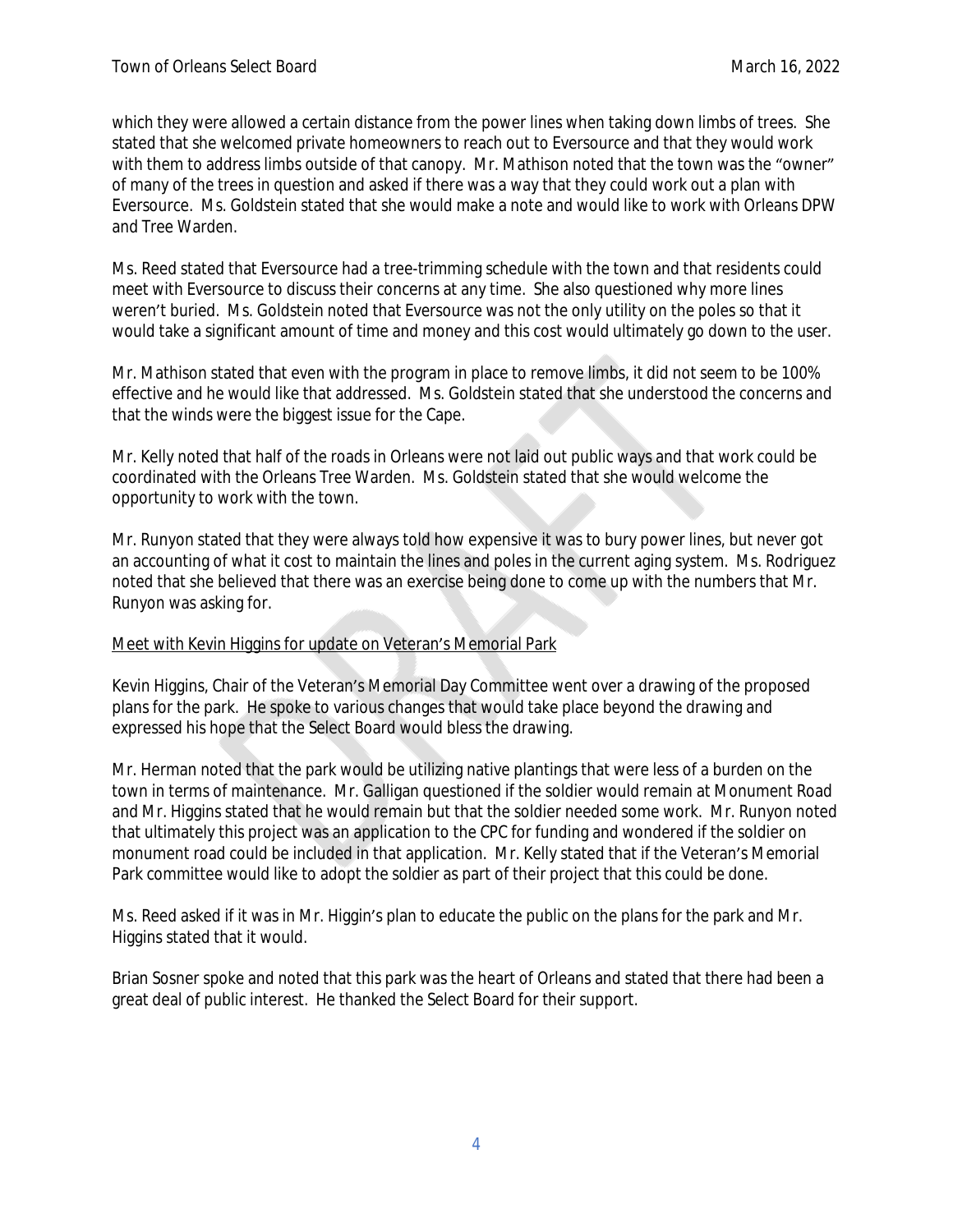#### Discussion on 2022 Sewer Rate Study and annual cost projections

Tom Daley went over the basic numbers behind the math for the proposed sewer rates. He urged the public to get in touch with an engineer sooner rather than later to be able to get hooked up to the system.

Mr. Runyon asked if other outreach should be done and Mr. Daley stated that that this point in time, that would be helpful.

Dave Fox, Sr. Mgr. with Raftelis Financial Consultants (a nation-wide consulting firm who specialized in mgmt. consulting for local government, mainly in utility) spoke next. He presented a spreadsheet which outlined basic operating expenses and explained how the Wastewater Stabilization fund would be working to off-set initial costs. He showed a bill comparison to other communities around Orleans and noted that Orleans was currently in the middle. He also forecasted rates per quarter and rates per gallon out as far as 2028 which showed minimal increases. Mr. Herman asked for clarification on the numbers and asked if it was assumed that 100% of customers would be hooked up by 2023 and they stated that everyone had a year to tie into the system. Mr. Herman then questioned the \$50 quarterly rate and asked if citizens would have to pay this rate regardless of water usage. Mr. Fox stated yes, he added that there were significant fixed operational and treatment costs and the fact that someone was hooked up to the system would mean that they had to pay.

Mr. Galligan noted that once the plant was up and running and more citizens were hooked up, the rates could be tweaked to reflect peak and off-peak rates as well as possible residential versus commercial. He stated that the system being proposed met the minimum principles of rates in that it was simple, effective and fair. Mr. Galligan asked Kathy Doane if it was a good assumption that use would stabilize in the first 2 years and debt service would begin in FY 25. Ms. Doane stated that some tweaking needed to be done insofar as how much of the wastewater stabilization fund would be available for subsidizing, but that the overall logic behind the plan made sense. Ms. Doane then questioned what the line "other revenues" was for. Mr. Daley stated that there could be various "other revenues", but to be conservative, he only used one, and that was the \$250/application to connect. Ms. Doane noted that in FY 23 none of the revenue sources could be used as part of the budget as there was no history proving that the numbers were real. She added that those funds would have to come from the Wastewater Stabilization Fund.

Ms. Reed questioned the projected annual customer bill and asked if those numbers might be able to be reduced based on the transparency of the enterprise fund. Mr. Fox stated that the assumptions were conservative and it was his hope that the rates could be reduced. Ms. Reed then questioned 9 Main St. as the largest user and noted that it was a somewhat subsidized housing area and asked if there were programs to help those users with this utility. Mr. Fox stated that there were programs for such situations. Mr. Runyon noted that 9 Main St. was being shown as one complex and asked if this could be broken down for comparative purposes.

Ms. Doane noted that based on the current proposed rate structure, the Sewer Enterprise Fund was still being subsidized for the next 6-7 years out of the Waste Water Stabilization Fund. She asked if the rate for FY 23 could be raised so as to reduce the subsidy needs. Mr. Fox stated that this was possible but that it would significantly increase the rates. He did the quick math and stated that it would require a \$19 charge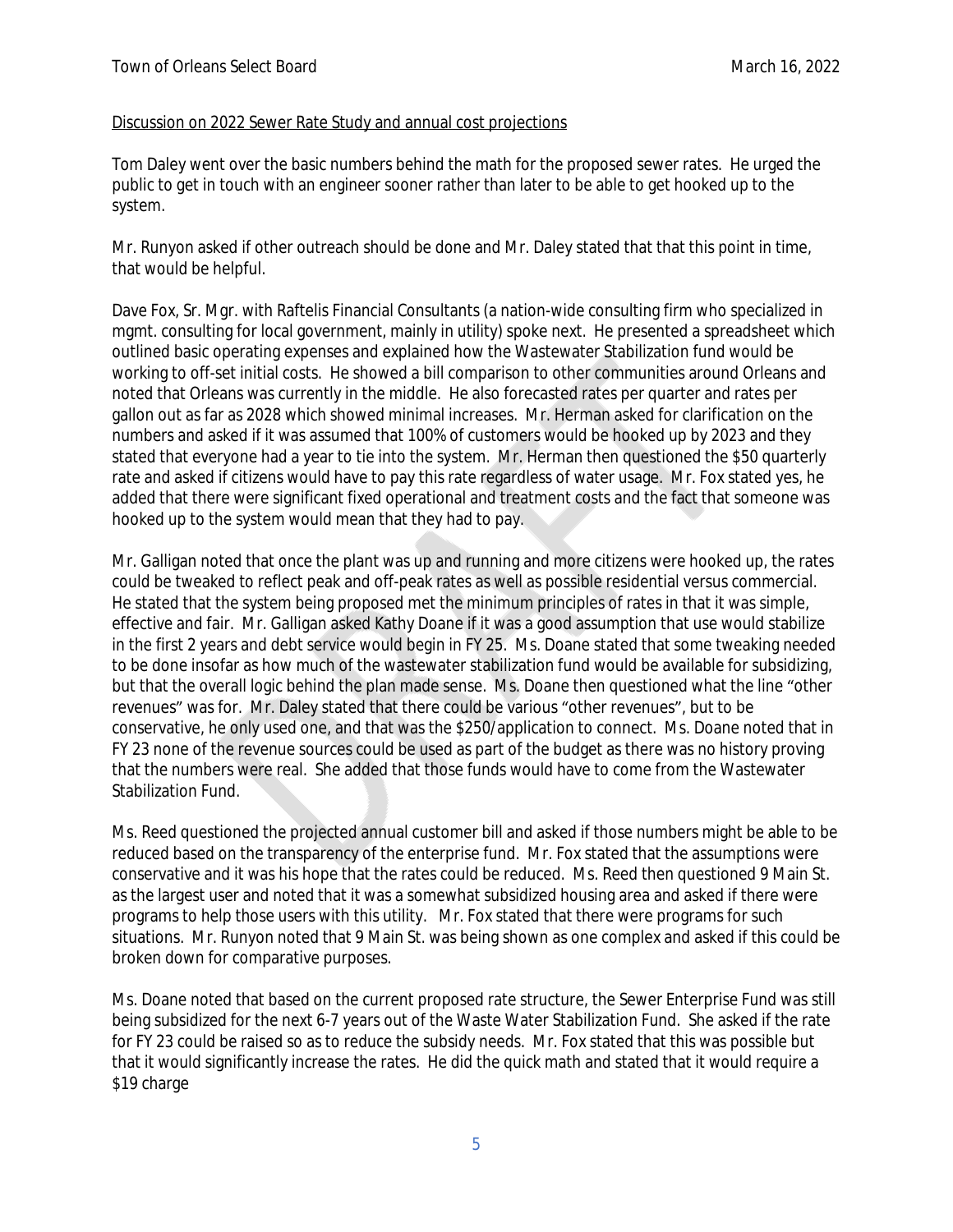Mr. Mathison brought up a discussion from 5 years prior where he had posed the question to Mike DiMenica of what the numbers were based on. He noted that the tri-town plant had been closed and that assumptions were made that all of the septic haulers at that time would continue to exist. He added that Mr. DiMenica had never done the analysis that the town had asked for to figure out how many of the smaller septic haulers would close down when the tri-town plant was closed and/or how many septic companies would purchase larger equipment to be able to haul off Cape and then have no incentive to return to Orleans unless Orleans gave them a very cheap rate. He asked how many haulers Orleans could realistically return to Orleans to haul out waste. He again asked what the numbers in the current spreadsheet being displayed were based on and expressed his concern that they were simply based on the numbers from 5 years prior.

Mr. Daley stated that there had been no deep analysis of what haulers still remained and that these numbers were based largely on older numbers. He added that Yarmouth was at \$0.10/gallon and that Yarmouth was considering closing their plant down soon which would give Orleans a pre-captured market. He stated that he felt the numbers in this presentation were conservative. Mr. Daley went on to say that there was no history for this plant and that those numbers would trickle in but again, that he felt that these numbers were conservative. Mr. Mathison stated that he was looking at \$1million plus in revenue that might not actually be coming in as there was no real basis for that number.

Mr. Runyon asked if there was a methodology for the septic market to answer this question that Mr. Mathison had posed. Mr. Daley said that his team would do some legwork and reach out to the haulers to get a feel for what their plans were.

Mr. Galligan noted that Mr. Daley had coordinated with Tom Parese and felt that the plant would be limited by how much septage could be blended in with the sequence batch reactor of sewer. Mr. Mathison noted that if nothing came in in the way of septage, there would be no revenue coming in and the rates would need to increase.

Mr. Parese (AECOM) spoke to the numbers and confirmed that they were conservative. He added that they had communicated with 5 local septic haulers who had stated that provided the rates were the same, there would be no reason or them to pass the Orleans plant to dump waste at another. He also noted that there was a bypass in the system where in the early years, it would be able to accept more septage by diluting it with an effluent to maintain the biology.

Mr. Mathison noted that this work had been done 5 years ago and no one knew who was still operating so this data was irrelevant. Mr. Parese stated that regardless of how many haulers there were, the septage was still being pumped out and being hauled somewhere.

Mr. Mathison asked, if there septage had to be treated, would that slow down the offload of the haulers? Mr. Parese stated that there would be no restriction on offloading and he did not anticipate any slow-down.

Mr. Runyon noted that the numbers were based on all users in the downtown (residential and commercial) but noted that the high commercial users were not being illustrated. Mr. Fox suggested that the demand buildout that already existed could be used to determine what the actual user bill would be based on average consumption.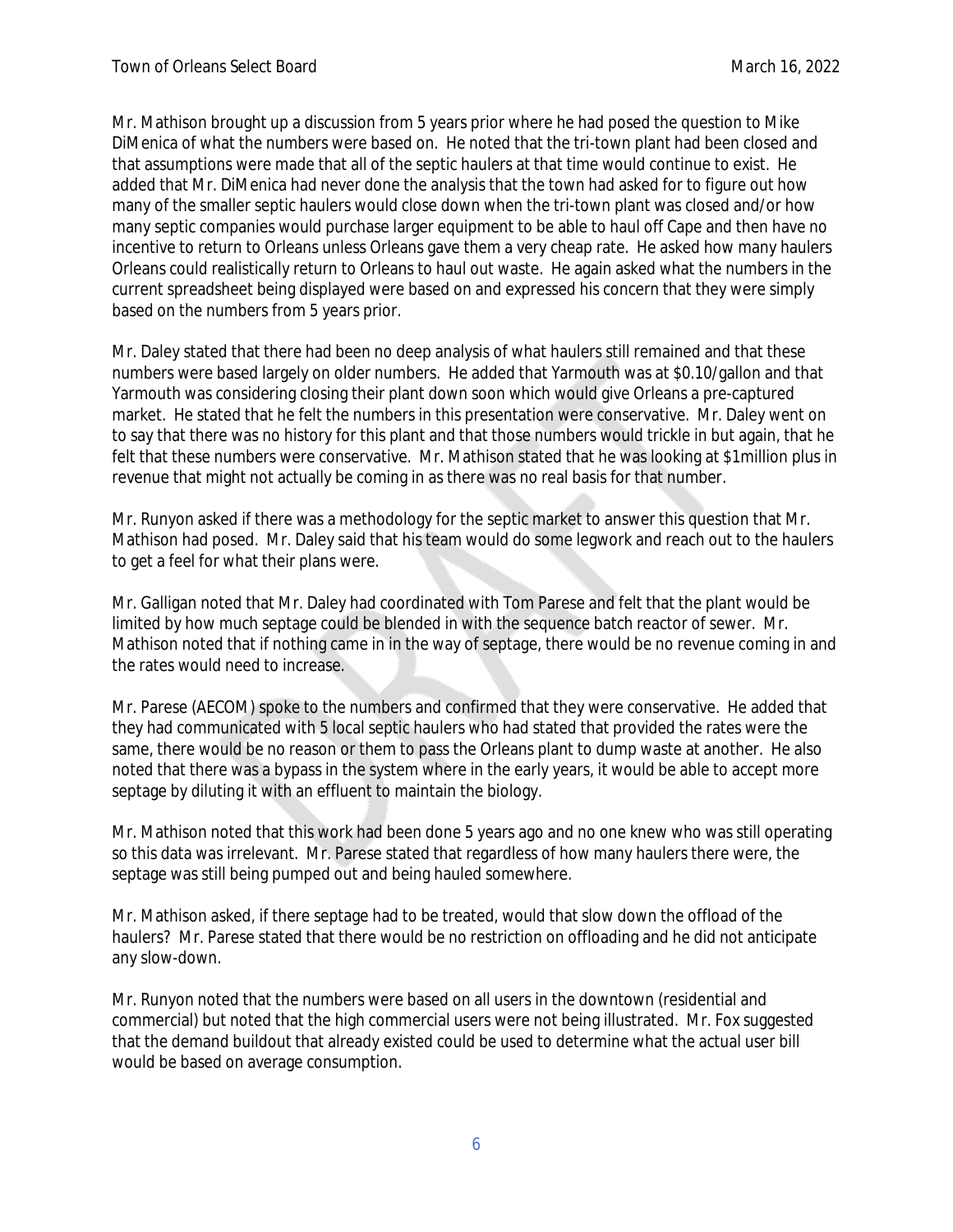Ms. Doane asked if Mr. Fox had an illustration of what the sewer rates were in other towns and Mr. Fox stated that his numbers were based on actual rates from other towns and that he would share his spreadsheet with her. He cautioned here to look at the bills in total and not to focus on the rates. Mr. Runyon stated that Orleans had the desire to break even and for the system to be self-sufficient and questioned if other communities were operating this way as well. Mr. Fox stated that he did not work with any of the other communities but that Provincetown did have a subsidy from a general fund.

Mr. Galligan noted that in order for Orleans to begin to customize their rates they would first need data and that this was something that could be done down the road.

Mr. Herman asked how these costs related to the water bills in terms of rates. Mr. Daley stated that generally sewer water was apx. 1.5x more than water and that an average water bill in 2021 was \$378. Mr. Runyon noted that comparisons for water bills were provided for other Cape Cod towns and stated that it would be relevant to know if they were comparing themselves to towns that were being subsidized or not.

Mr. Mathison asked if the town ever anticipated having a tiered system that would incentivize people to use more or less water and asked what the town's overall goal was down the road. Mr. Daley stated again that the system needed to have some time behind it before something like this could be discussed. Mr. Fox stated that typically across the industry it was much more common to have tiered rates on water than sewer.

Mr. Galligan questioned when the town would see numbers for asset replacement reserve as things would begin to fail and asked if those costs were factored into the current numbers. Mr. Parese stated that those costs were factored in as "fixed costs". Mr. Kelly stated that there was \$1million budgeted for all of the fixed costs and that those costs were only paid if needed. He went on to say there the Board of Water and Sewer Commissioners needed to provide a recommendation to the Select Board for a rate. Mr. McClennen stated that his board would be voting on that ASAP.

Ms. Doane noted that the rate should not be started too low and then call for a substantial increase. Mr. McClennen stated that his board had considered this and understood the ramifications.

# Further discussion and possible vote on proposed sewer system cost allocation between property taxes and betterments

Mr. Galligan and Ms. Reed recused themselves from this agenda item.

Mr. McClennen spoke as Chair of the Board of Water and Sewer Commissioners and stated that that board had met that afternoon and after thorough discussion, they voted 4-1 to recommend that the Select Board proceed with scenario number 4. He stated that the moved of the motion was Bob Rich who had been involved in the project for years and was originally in favor of 80% on the tax rate and 20% as a betterment.

Mr. Runyon asked the board if they would be comfortable coming to a vote that evening. Mr. Mathison stated that he would not as he had more questions and if he had questions, he could only assume the general public had even more questions. He stated that he understood there was a time limit to get items on the warrant but that the questions needed to be answered in order to hope for a favorable outcome at Town Meeting. Mr. Herman and Mr. Runyon agreed and stated that a date should be set to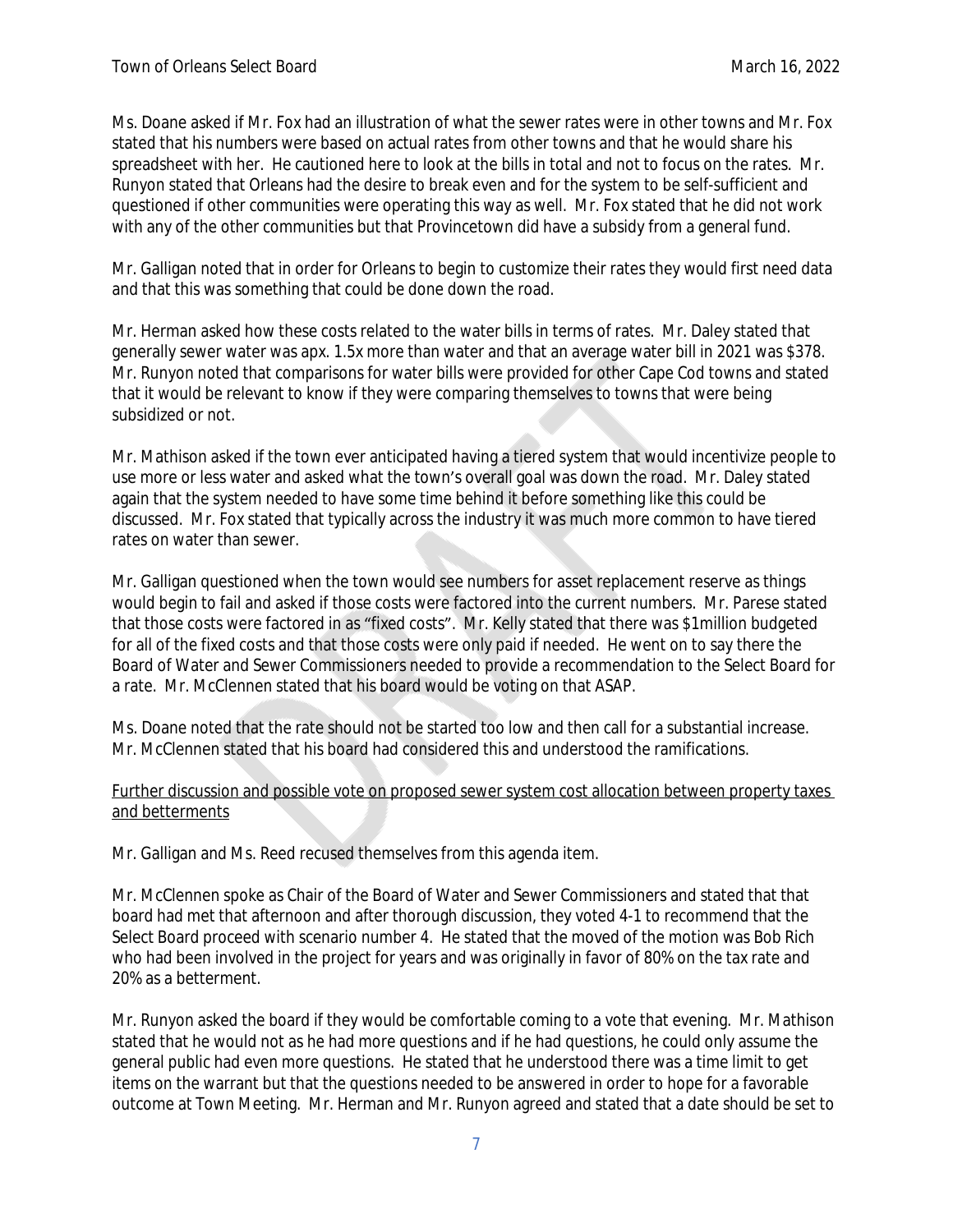take a vote. Mr. Kelly stated that the last meeting to vote would be April 6<sup>th</sup>, but March 30<sup>th</sup> would be better. Mr. Mathison stated that he was on with that date provided they could obtain the clarification that they were looking for.

Mr. Herman expressed his concerns of the effects on Affordable Housing and wanted to be able to present all of the facts from all of the sides. He noted that if any of the costs were to go on the tax rate, this would obviously result in increasing the taxes which would directly burden low-income families and make paying their rent and living expenses a higher portion of their net income. He stated that renters should not be responsible for betterments, but the property owner as the property owner was the one benefitting from the sewering. He noted that sewering had a major positive impact on affordable housing as it allowed for the town to have more density on properties. He noted that Rock Harbor Village residents were very concerned on how much they might have to pay in betterments, but due to the fact that it was a state federal subsidized housing complex, they would only be required to pay 30% of their income on rent and betterments could not affect that, but any increase in taxes would. He noted that there were different restrictions between private and public properties in which landlords could not discriminately increase rent. He next expressed his concerns with the discussions of an "us vs. them" and that everyone who was a property owner/tax payer of Orleans would be affected by this. He stated that Chatham was putting all of their costs on the taxes, but that they were sewering 100% of the town and Falmouth was 70% on betterment and 30% on the tax rate.

Mr. Runyon questioned if the Affordable Housing issues that Mr. Herman brought up were something that Masha Algeyer or George Meservey could answer. Mr. Kelly stated that since sewers were so new in Orleans that they did not have a lot of knowledge on how the assessor would be changing values of homes. Mr. Runyon stated that finding the best person to ask this question and obtain the information would be helpful. Mr. Kelly stated that Mr. Meservey could go to the state to find out. Mr. Herman noted that it had been vocalized that those betterments would have a detrimental effect on affordable housing, but that it hadn't actually been shown as to how betterments would have a detrimental effect with hard facts and/or figures.

Mr. Herman brought up the Barnstable County Community Septic Management Program which had been in existence for some time and dealt with failed septic systems, hook-up costs and betterment assessments and that people should be made aware that that resource was out there. He added that he felt that the town of Orleans should be doing more in the way of assistance.

Next, Mr. Herman spoke to clean water and noted that people were confused on how this was going to have an impact on water quality and that if the sewers were not installed that it would have a detrimental effect on the drinking waters in their homes but that based on Mr. McClennen's presentations, this was not the case. Mr. Runyon noted that the whole project was about Nitrogen and Phosphorous which impacted water not in a polluting way but in a natural habitat way. Mr. Runyon stated that this misconception could be cleared up.

Mr. Kelly stated that the town would still need to meet the requirement of cleaning up the water set forth by the mandate.

Mr. Mathison recounted how the town had finally voted in favor of the sewer system 4 years prior after having been voted down in the past and noted that some adjustments had been made in order to obtain that vote. He stated that one of those things was the combination was to have the tax rate and betterments paying for percentages of things. He stated that citizens needed to be very well informed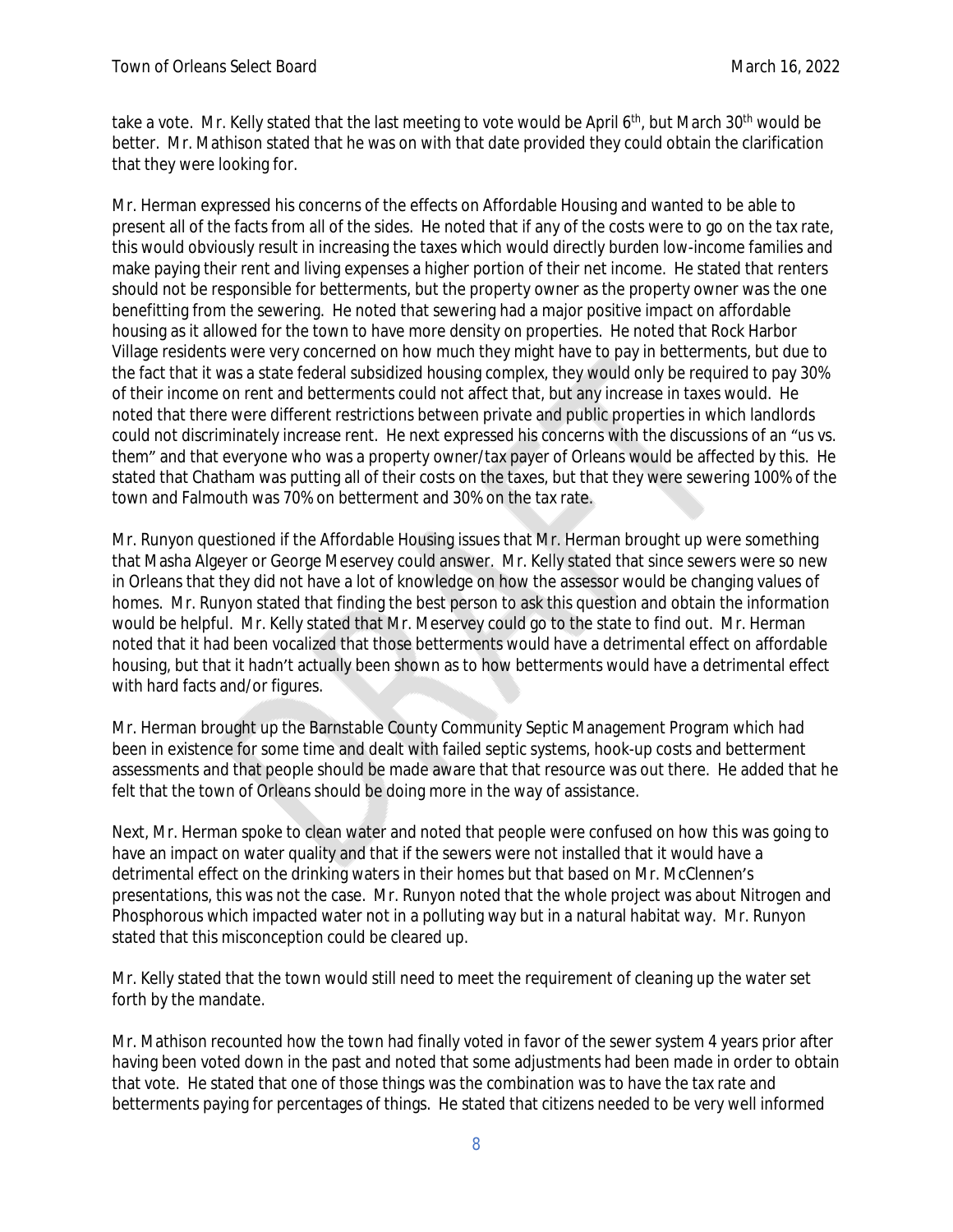on what was really going on if the town hoped to obtain the vote. He stated that he could not see going to 100% on the tax rate, but he would be in favor of some shift and since the Board of Water and Sewer Commissioners had recommended the 80/20 spilt, he felt that this was a good place to start. He stated that there were still many questions surrounding the betterments and how they would increase the value of one's home. He also questioned whether or not a citizen would be able to do more with their property being sewered and noted that this seemed to vary by town and questioned whether the current Orleans regulations would change when a dwelling was no longer on a septic system. Mr. Mathison stated that he would like to have a meeting with a representative from each of the following present: Select Board, Board of Health, Board of Water and Sewer Commissioners, Planning Board, Zoning Appeals Board, Town Admin and DPW to discuss directly what a betterment would actually allow people to do. He stated that there were a lot of questions still out there that needed to be answered before Town Meeting. Two of the more important ones being; how many years would it be before the system became self-sufficient, and when would phases 3, 4, and 5 kick in and produce a huge swing in debt, and is there a way to spread those out to reduce said debt. He stated that he felt that citizens needed to know the long run plan before voting on the current issues at hand. He emphasized that there were only three Select Board members present due to the fact that Mr. Galligan and Ms. Reed had recused based on the fact that they were citizens who were affected by the sewer system and noted that he was not comfortable, given their current set of data and information, to vote on the expenditure of hundreds of millions of dollars in tax payer money.

Mr. Runyon questioned whether he should be recusing based on the fact that he lived on an area that would never be sewered.

Mr. Kelly stated that phases 3, 4 and 5 had not yet even been framed out and that that information would not be available until after Town Meeting. He then stated that the town had had to adopt a zoning bylaw to comply with growth neutral and he believed that this was for downtown. He added that it would be beneficial to meet with the Zoning Board to understand what people's options would be once sewered. Mr. Kelly stated that he would be happy to set a meeting up per Mr. Mathison's request. It was decided that it would be done as a meeting and be televised.

Mr. Hartman stated that during the Board of Water and Sewer Commissioner's meeting earlier that day, Herb Kinney was in a similar place to Mr. Mathison with needed to know the answers to a slew of various questions and while he did not disagree with any of this, things needed to get done now. He noted that the Select Board had had the information for over a year. He stated that it was imperative to get all parties together and that it needed to happen immediately. Mr. Mathison stated that he agreed, and his concern was that this sewer system had been voted down twice before it was approved and he did not want to be put in the position again where the town did not vote in approval of this. Mr. Hartmann stated that he agreed and that in order to achieve the vote, the numbers would need to be very favorable.

Mr. Runyon noted that the recommendation from the Board of Water and Sewer Commissioners was a huge help. He added that there had bee a lot of discussion on what was promised to the tax payers 4 years ago vs. what the Select Board was considering now and noted that at that time the estimated cost for phases 1 and 2 had been apx. \$80 million and the expectation was that the Orleans tax payer would take on that entire cost. He noted that since then that burden had shifted and it was now a total cost of apx \$100 million and 75% would be paid for out of "pockets" other than the Orleans tax payer. He noted that 4 years ago, it was assumed that a residential tax payer on an unsewered area would pau apx. \$214/\$500k in assessed value and a person paying a betterment in the downtown would be paying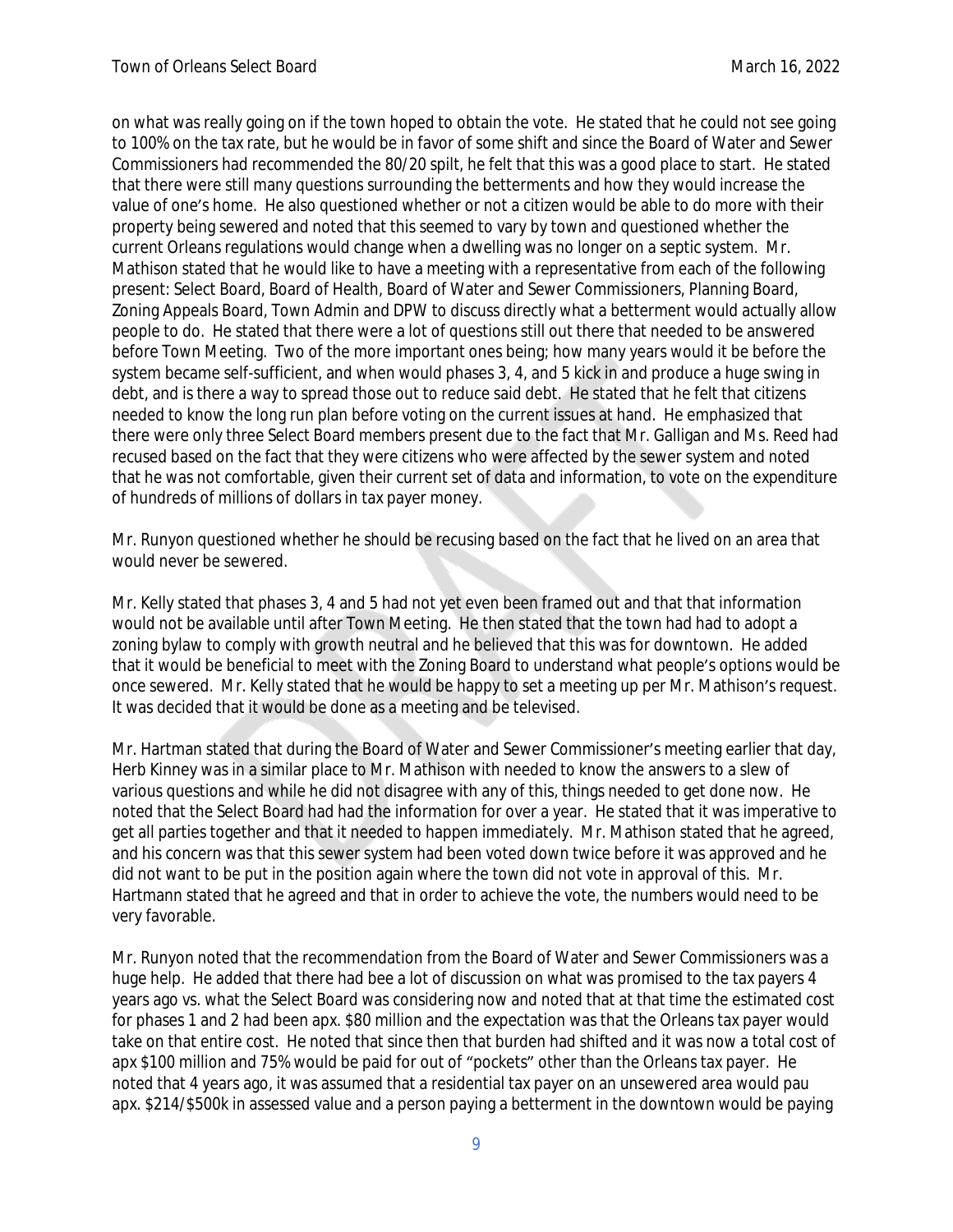apx \$4,800 for that betterment. He noted that if you applied the current Select Board policy to today's numbers, the general tax payer would pay nothing and someone with a betterment would pay apx. \$10k. He noted that in this disparity was what was driving the need to adjust the policy that had been voted on 4 years ago. He added that if the 80/20 split ended up being the route the town took it would result in a number on the betterments. He stated that this number should be used as a future cap and that the split might have to change on a go forward basis to maintain that cap.

Mr. Kelly interjected that a betterment could be transferred as part of the P&S on a property and this had been confirmed with town counsel.

Mr. McClennen spoke to the two written documents that the Select Board had received prior to that evening's public hearing; one from Herb Kinney and one from Robert Wren. He noted that Mr. Parese had looked at what Mr. Wren had proposed (what would happen if specific streets were to be added to the Meetinghouse Pond Phase and there were a Phase 2A and Phase 2B) and that this proposed change would actually increase the cost for the Meetinghouse Pond phase.

The point was brought up that all of the municipal buildings, which took up a lot of land area, would not have to pay betterments.

# Continue review and possible vote on FY23 Budget

- a. Recommendations on future growth projections to be funded in FY23 budget
- b. Discussions on General Override needed to fund FY23 Nauset Regional School Assessment based on Orleans enrollment increase

Mr. Kelly stated that the School Committee voted to certify their budget at the region in the week prior to that evening's meeting. The final change was a 5.4% budget and the "scorecard" had been updated by Ms. Doane. Mr. Kelly noted that the assistant to the Facilities Manager, assistant for the Central Garage Mechanic and an assistant to the Town Planner were important additions that should be included in the budget. He said that he recognized the need for additional staff for recreation but advised that a study be completed before hiring additional staff. He suggested adding \$15k to the Select Board/Town Admin consulting line and then the town would only have to spend the funds that they needed. He noted that the starting point was at a deficit and a lot would depend on how the board would like to address this deficit. He noted that in October, there was apx. \$220k of unused levy capacity which was additional taxing authority that the town had before they would need to ask the voters to support a general override. He stated that to fund everything on the table for the current budget, a general override of \$566k would be required. He then spoke to the bidding process for fuel and explained the various routes the town could take. He then went through a high-level overview of all other budget items and departments.

Mr. Galligan questioned the funding of the electronic voting machines and whether that cost should be moved to the general budget ad Mr. Kelly recommended that it remain as a stand-alone. Mr. Galligan stated that he did not feel that the board should feel any guilt in asking the tax payers for a general override as it was primarily due to the increase in students which was not within the control of the town. Mr. Kelly reminded the board that the \$627k in the school budget would become the baseline for upcoming years and this budget item was a structural change in the underlying cost structure beyond the control of the town.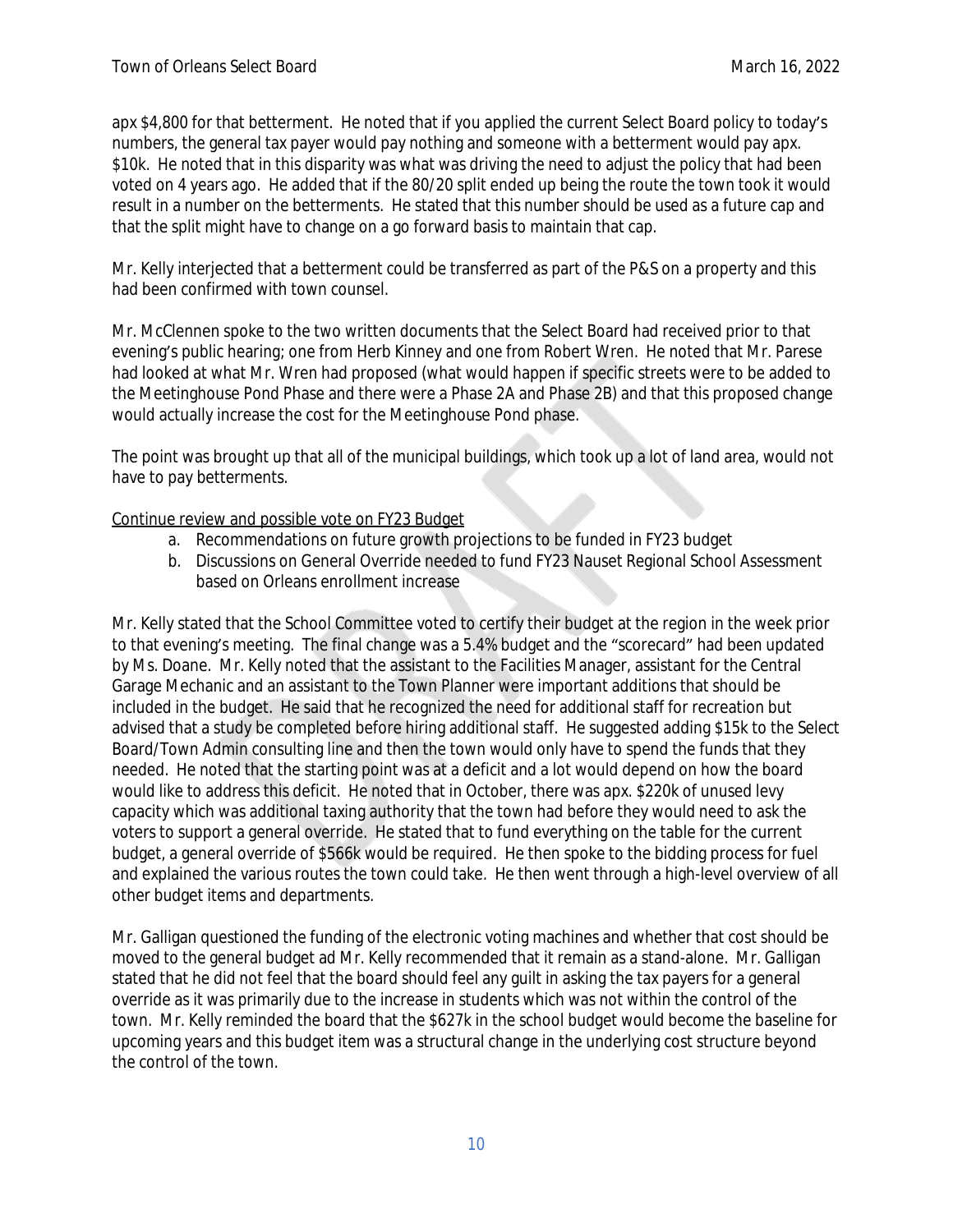**Kevin Galligan moved that the Select Board propose to place a general override from Prop. 2 ½ on the warrant that would fix the number of \$627,032 that was tied directly to the school driven increase, 2nd by Andrea Reed. The vote was 5-0-0 with Kevin Galligan, Mefford Runyon, Michael Herman, Andrea Reed and Mark Mathison all voting aye by roll call.**

Mr. Runyon asked if the 5.7% was all due to the enrollment bump. Mr. Kelly stated that it was the fact that the Nauset Regional budget came in at 2.3% above what the town had budgeted plus there was the addition of 27 more children. Mr. Kelly explained that the town had an omnibus budget which required all of the town appropriations be in one article so a contingency would be added that \$632 to fund the Nauset Regional School Budget would be contingent on the general override. It was explained that if the general override was not approved then no other items that were part of the override would be funded either.

Mr. Herman stated that he was 100% in support of supporting the schools but questioned whether there was any indication that the population would grow again based on elementary school enrollment. Mr. Mathison stated that the reason the town was unaware of the 27 extra kids in Orleans was due to COVID and some parents' choices to home-school. Mr. Herman understood and wanted to make sure that Orleans was vigilant in monitoring these numbers.

Ms. Reed noted that it should be celebrated that more kids were coming into the community and added that once the various housing projects had been completed Orleans would want to recruit and retain the young families and should be happy to pay for the educational component. She stated that while there was an initial shock to the budget that it was imperative to the future of the town.

Mr. Runyon stated that he would like to re-visit the new position with the Recreation Department as they had held back for quite a while on increasing that department and programming for the people in the town of Orleans. Ms. Reed and Mr. Herman agreed and stated that while a study was important, they should be able to act quickly if the study showed that there was a need.

Mr. Kelly noted that \$25k had been added to the budget in the prior year that had never been used and those funds could be used immediately to hire someone part time and have the programs up and running for the summer 2022 season. Mr. Kelly noted that what would be done with the revolving account also needed to be decided.

Ms. Reed noted a vote made by the Recreational Advisory Committee from 12/16/21 where they had voted to support the addition of an assistant recreation director. She stated that she would like to have all involved parties on the table before moving forward with this. Mr. Kelly if the program was going to grow by adding staff, then what was the purpose of the revolving account. He suggested that there could be an agreement where some of these funds would go towards paying for additional staffing.

Mr. Mathison stated that the town needed an unbiased opinion to advise on what needed to be done to achieve the programs that would be the most beneficial to the town. He added that he would like to see clearly written out job descriptions which included duties and salaries. Ms. Reed stated that she would like to broaden the definition of recreation within the town and to have it included within the context of all other areas that the town was exploring.

Mr. Galligan noted that there would be a Fall Town Meeting and all of these concerns could be addressed between now and then.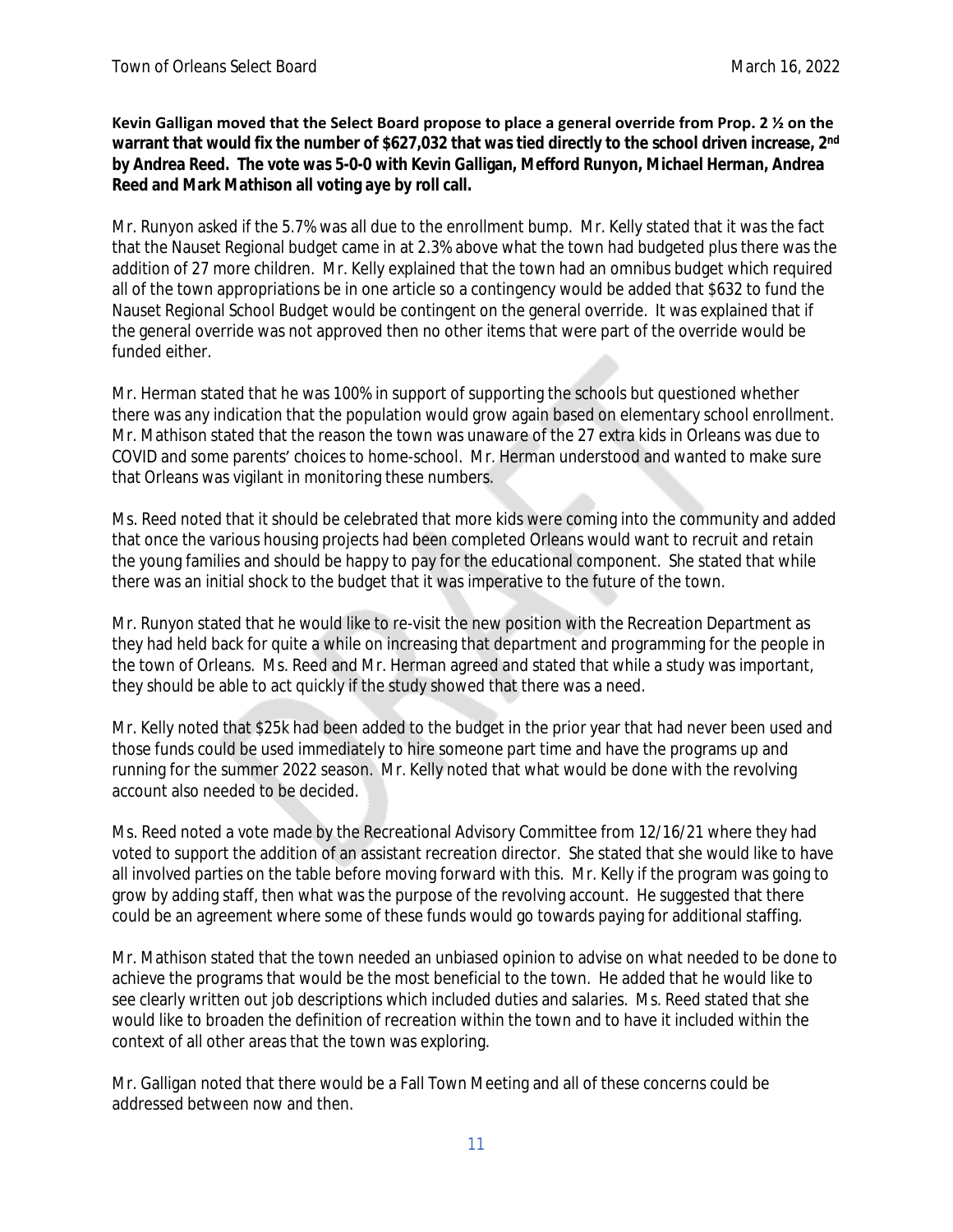There was a discussion surrounding the mechanic position and Mr. Herman felt that the numbers could be tightened a little more. Mr. Herman also noted that for the Assistant Planner he would like to have someone hired who had experience with grant writing.

# Continue review and possible vote on FY24-FY28 Capital Improvement Plan

Mr. Galligan stated that there would be no bids in for The Old Firehouse project prior to May Town Meeting and suggested to put a \$2million place holder into the FY24 Capital Improvement Plan.

Mr. Runyon noted that the roof project had been crossed off and Mr. Kelly stated that since there was no design yet for the roof, that this was being deferred to fall Town Meeting.

Mr. Kelly stated that he had moved the dredging projects for both the Nauset Estuary and Pleasant Bay out one year. He also noted that he had had discussions with Mr. Finan regarding the Firehouse project and stated that the Select Board did not currently wish to put a number into the budget for design and plans until the feasibility study had been completed.

Ms. Reed spoke to her concerns of not acting on the Old Firehouse in FY23 and the cost of that decision and stated that she would be more comfortable with a higher number in terms of a placeholder as she felt that the \$2million would be short. Mr. Galligan stated that AECOM had provided background detail for the \$2million, and Mr. Kelly stated that he felt it was best to move forward with the numbers they had been advised to use. He added that the town would have bids prior to the project going to a Town Meeting.

Mr. Herman asked if there was anything that had been removed from the CIP. Mr. Kelly stated that he had zeroed out the permeative reactive barrier and stated that the town would apply a year from then with MA DEP. He noted that Meetinghouse Pond was the same and that there were a few minor changes due to grants that the town was trying to obtain. He noted that the number for the Nauset Regional schools had been changed due to the assessment. He stated that General Municipal Purposes had been moved out to FY24 as there were no pending projects. He added that he had made changes to the vehicle and equipment stabilization fund and the town would be asking to use ambulance reserves to purchase the three mobile data terminals for the ambulances – a \$30k item. Mr. Kelly also noted a few changes for the beach maintenance.

### Discussion on Old Firehouse Renovation Project and option to proceed as debt exclusion project

Alan McClennen recommended that the Select Board not go to Town Meeting for a debt exclusion for the Old Firehouse Project. He noted that the Historical Commission had suggested that his committee go to the MA Preservations Project Grant cycle and he noted that the project would be at the top of the list except for the fact that the Orleans Historical Commission had not placed this building on the MA Historical state register. He noted that the charge of his committee was now complete and that the committee members would continue to work on the project, but that the charge would need to be modified.

Mr. Galligan thanked Mr. McClennen for his time on the project. He stated that this project had brought to light a new concept that if a historic review was needed for a CPC project, that that town's Historic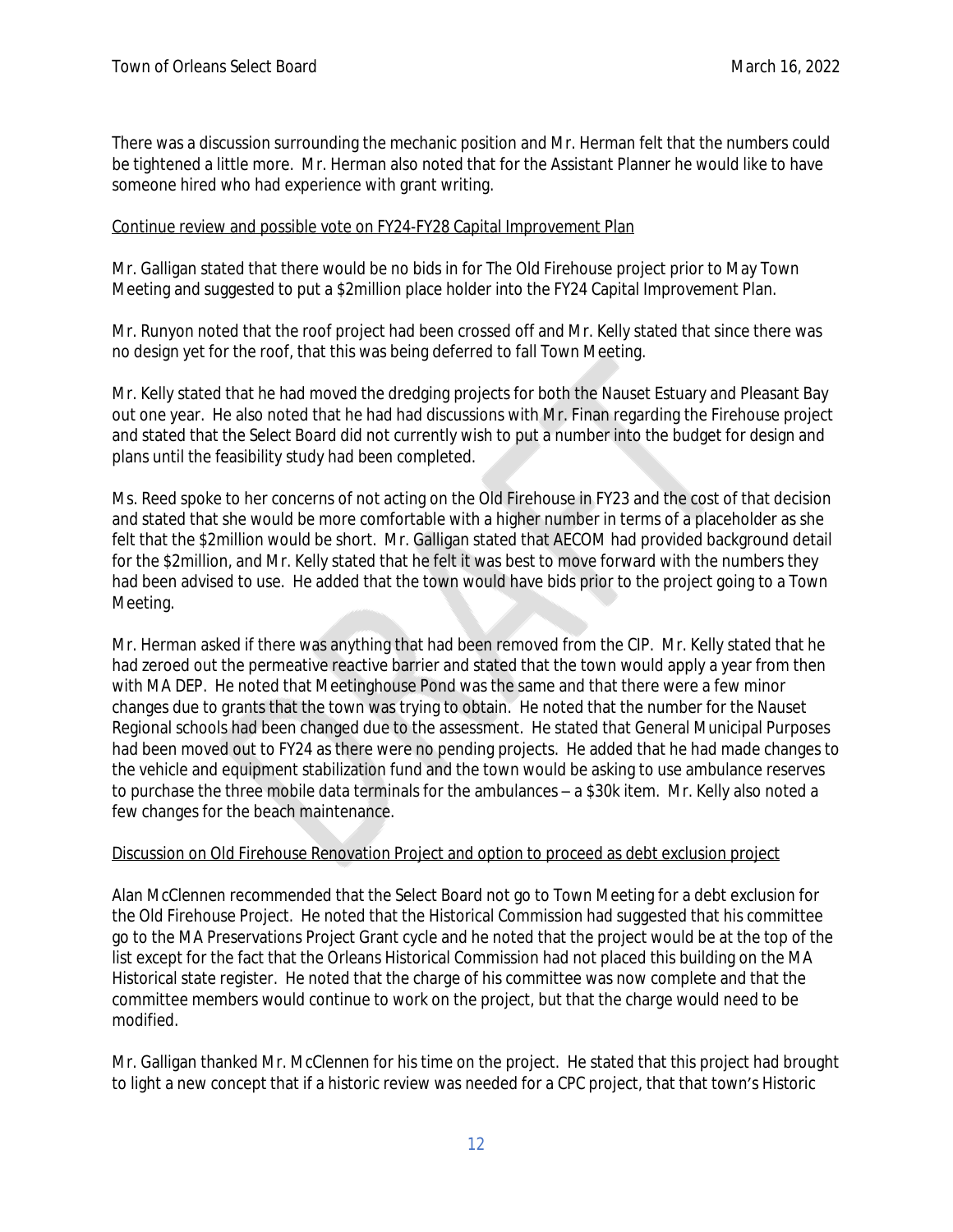Commission should not be the one to do it. It was suggested that the CPC could hire an independent review.

Ms. Reed noted that Mr. McClennen had been working on this project for over 10 years and hoped that the Selct Board would vote to change the charge of that task force on a future agenda item.

Mr. Runyon stated that the Historical Commission felt that they had done their best in making a fair decision and that another hurdle for the CPC approval had been the issue of borrowing. He noted that he would have preferred to let the vote at Town Meeting decide on whether or not to borrow for this project.

Mr. McClennen stated the land bank and the CPC (starting in 2006) had had an average percentage of its total resources annually of 46.8% dedicated to debt. He added that at that time that it was down to apx. 23.5% and in approving this project, they would not have approached their past debt percentages. Mr. McClennen felt that there needed to be some education surrounding this fact.

Mr. Herman stated that he had been watching the CPC all season and followed the process surrounding the Old Firehouse Project as well as other things. He commended Mr. Galligan for his efforts and wanted to be respectful of the CPC and their discussions.

# Review draft index and possible vote on warrant articles for Annual and Special Town Meetings

Mr. Kelly went through the updates and spoke to several projects where "free cash" could now be applied due to the fact that they were one-time expenses and/or projects. He noted that the bylaws for short-term rentals as well as animal control had been removed and would be re-visited in the fall. He then spoke about two petitions, one for tree preservation and one for the evaluation of Mill Pond for sewering. Mr. Mathison asked what the deadline was for petitions and Mr. Kelly stated that the annual deadline was March 10<sup>th</sup> and special would be the 23<sup>rd</sup> and for special you would need 100 signatures where as for annual, you only needed 10. He then noted that the charging stations would be added into the budget in the future.

Mr. Herman questioned the HVAC for the Water Treatment Plant and asked if that was for the compressors and Mr. Kelly stated that he needed clarification on those projects. Mr. Herman noted that the \$80k needed to be used ASAP as they could not apply for any more grants until it had been depleted.

Mr. Runyon questioned the item for "fund blue economy study on economic impact \$15k" and wondered if it was to see what the economic value of Rock Harbor and/or Nauset Harbor were. Mr. Kelly stated that he believed that it was part of the current study and to supplement that information.

# Town Administrator's Report

a. Vote to appoint Mary Alice Machado as Dispatcher/Keeper of the Lockup effective March 7, 2022 until June 30, 2022

**Kevin Galligan moved to vote to appoint Mary Alice Machado as Dispatcher/Keeper of the Lockup for the OPD effective March 7, 2022 until June 30, 2022, 2nd by Mark Mathison. The vote was 5-0-0 with Andrea Reed, Kevin Galligan, Mefford Runyon, Michael Herman and Mark Mathison all voting aye by roll call.**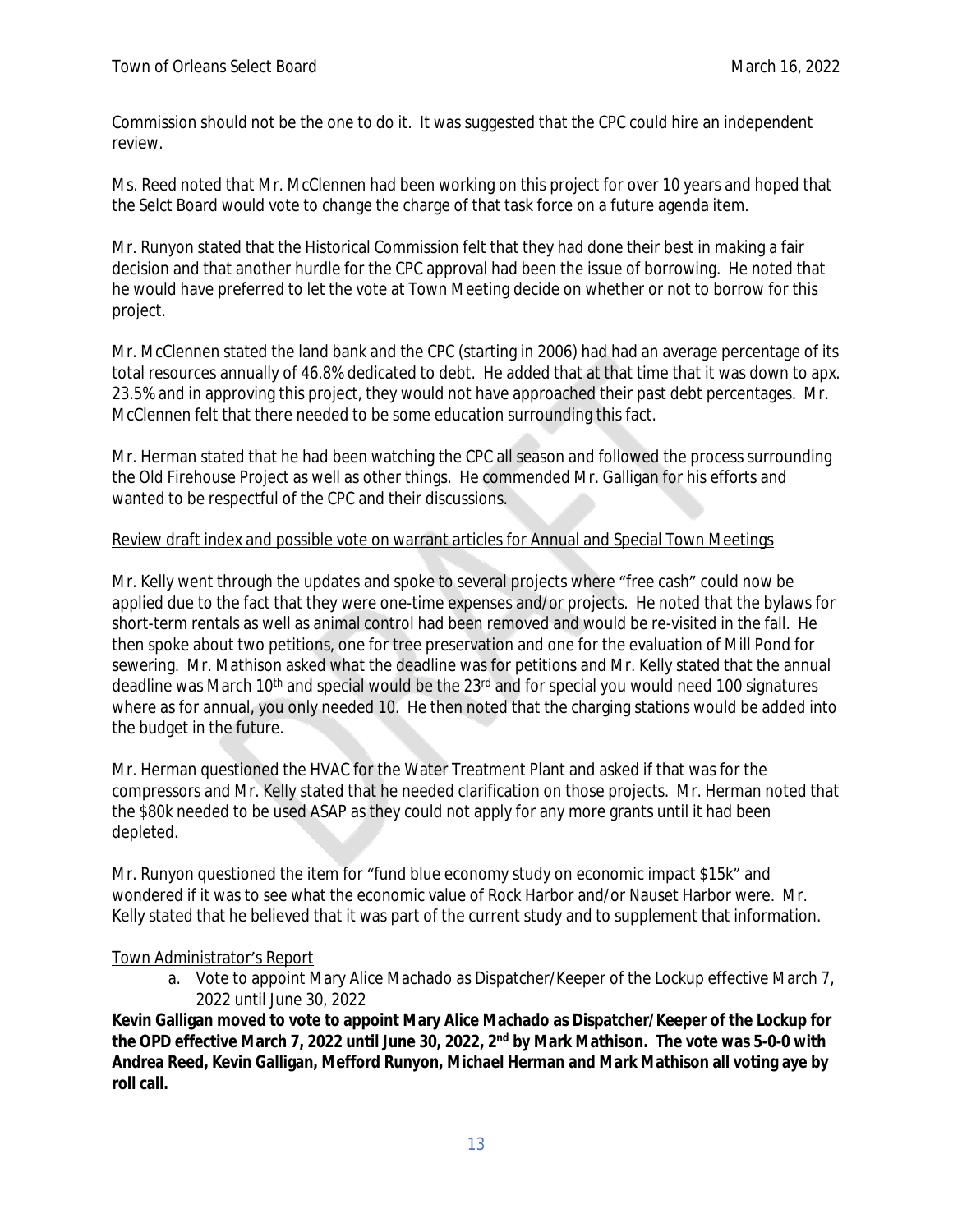b. Vote to support informal student membership on various town boards and committees **Mark Mathison moved to vote to support the informal student membership on various town boards and committees, 2nd by Andrea Reed. The vote was 5-0-0 with Andrea Reed, Kevin Galligan, Mefford Runyon, Michael Herman and Mark Mathison all voting aye by roll call.**

Mr. Mathison noted that he had informed the guidance counselors about the program.

c. Update on contracting with Mike Giggey of Wright Pierce as Orleans Sewer Coordinator

Mr. Kelly gave an update on the various projects that Mr. Giggey was working on and noted that Mr. Giggey would be working directly with town staff to formulate the proper phasing for future projects going forward.

Mr. Runyon questioned if the town's contract with Mr. Giggey could be reviewed and Mr. Kelly stated that he would re-send it to the board. The board noted that they would need to lean on Mr. Giggey for his expertise.

### Liaison Reports

Mr. Galligan noted that the Finance Committee had brought in the Business Mgr. from Cape Cod Regional Technical High School, Erin Orcut. He noted that she understood every aspect of the school budget and that future trend on enrollment looked steady. She also stated that there had been a positive trend in the after-hours adult education program. He then spoke to the Cape Cod and Islands Water Protection Fund who had an executive meeting scheduled for the next day to discuss trying to understand Brewster's decision to withdraw from the fund. He stated that they would also be discussion enrolling the communities of Martha's Vineyard and Nantucket which could be a positive.

Mr. Herman noted that Old King's Highway had Jim Wilson (Attorney for The Old King's Highway) review their new bulletin which was very informative. He then stated that Marine and Freshwater had done a site visit at Cedar Pond with the Conservation Committee and as it was the most impaired pond, it would be discussed on a go-forward basis. He stated that Energy and Climate Change Committee was looking at all aspects of the town. He noted that the Agricultural Committee had 5 additional plots at Putman Farm. He noted that the 4<sup>th</sup> of July Committee had come up with the theme (done by Orleans Elementary School) which would be "Super Heroes Past and Present".

Mr. Mathison noted that the first forum for the Governor Prence Feasibility Study committee had gone well and was well-attended. He noted that the survey had been put out through various groups and outlets.

Ms. Reed stated that the Affordable Housing Committee had reached out to the Affordable Housing Trust and had a specific list of ideas that they would be working on together to then bring in front of the Select Board. She stated that the Orleans Cultural Council was finalizing plans for a reception on the lawn in the spring when the portrait of the duke would be restored.

Mr. Kelly noted that Tom Finan was looking for a Select Board liaison for the New Fire and Rescue Station Feasibility Committee. The board noted that they would decide in the next week.